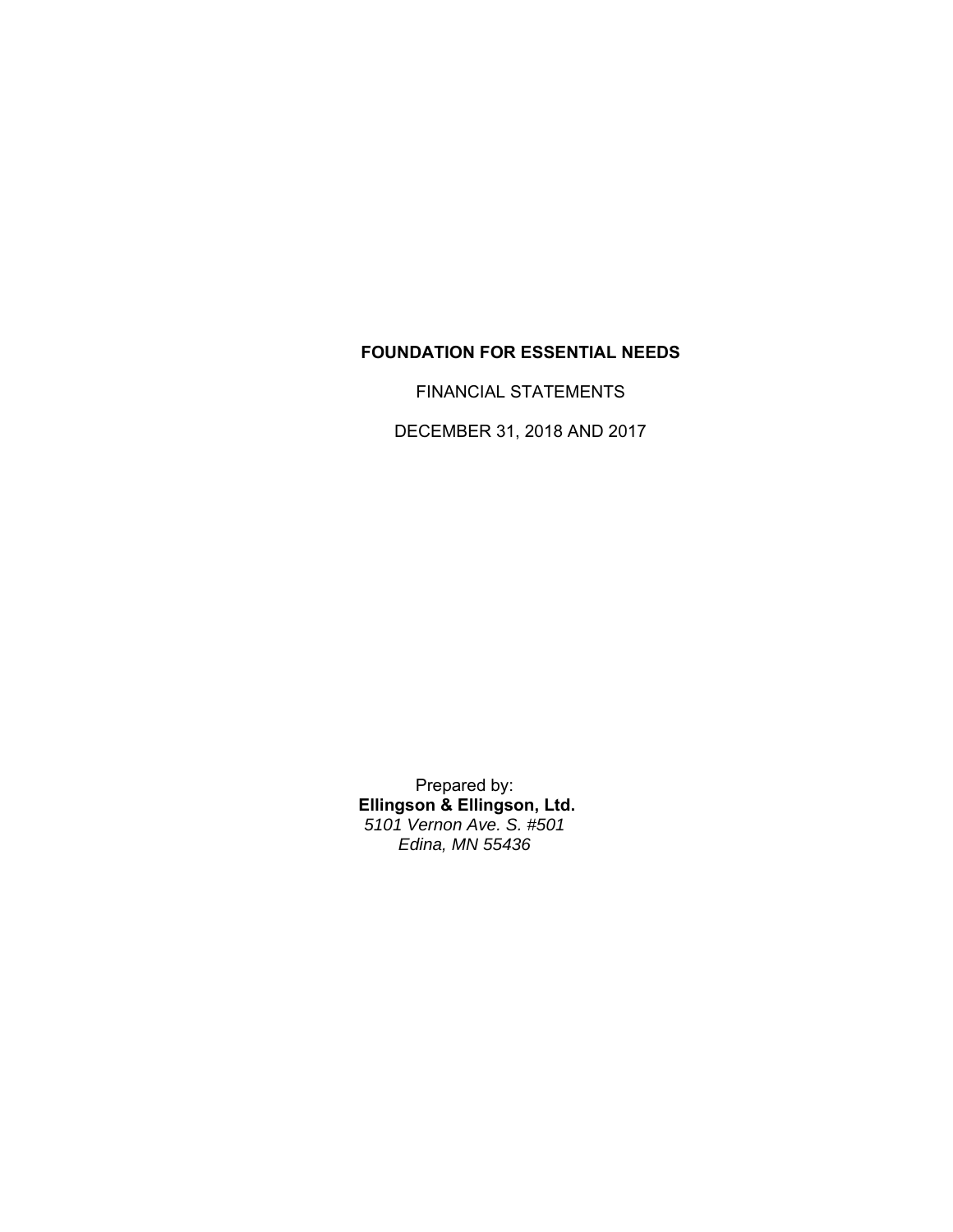# **CONTENTS**

| INDEPENDENT ACCOUNTANT'S COMPILATION REPORT |     |
|---------------------------------------------|-----|
| STATEMENTS OF FINANCIAL POSITION            |     |
| STATEMENTS OF ACTIVITIES                    |     |
| STATEMENTS OF FUNCTIONAL EXPENSES           | 4-5 |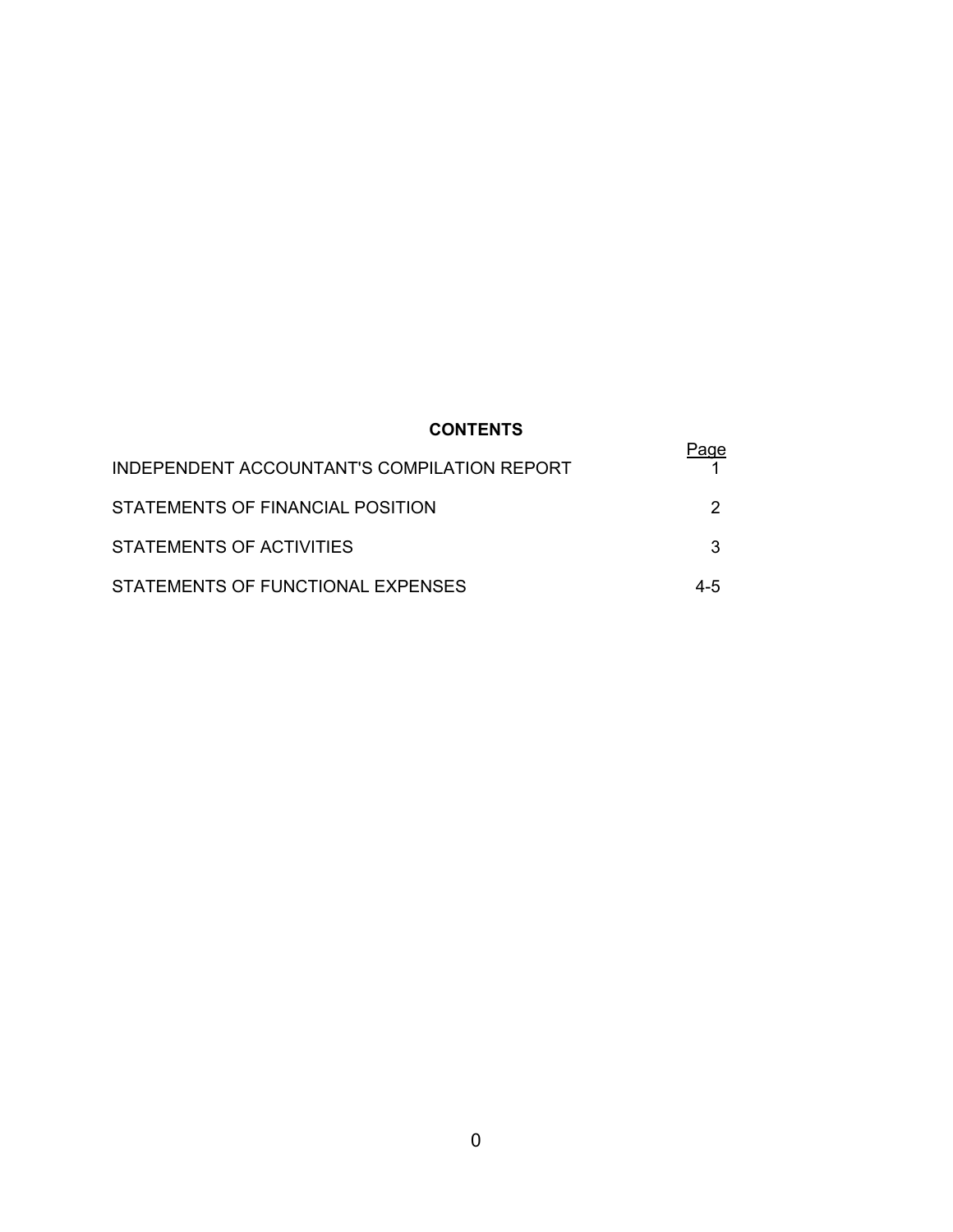





#### INDEPENDENT ACCOUNTANT'S COMPILATION REPORT

To the Board of Directors Foundation for Essential Needs Minneapolis, Minnesota

Management is responsible for the accompanying financial statements of Foundation for Essential Needs (a nonprofit organization), which comprise the statements of financial position as of December 31, 2018 and 2017, and the related statements of activities and functional expenses for the years then ended in accordance with accounting principles generally accepted in the United States of America. We have performed a compilation engagement in accordance with Statements on Standards for Accounting and Review Services promulgated by the Accounting and Review Services Committee of the AICPA. We did not audit or review the financial statements nor were we required to perform any procedures to verify the accuracy or completeness of the information provided by management. Accordingly, we do not express an opinion, a conclusion, nor provide any form of assurance on these financial statements.

Management has elected to omit the statements of cash flows and substantially all disclosures required in financial statements prepared in accordance with accounting principles generally accepted in the United States of America. If the statements of cash flows and the omitted disclosures were included in the financial statements, they might influence the user's conclusions about the Organization's financial position, changes in net assets, and cash flows. Accordingly, the financial statements are not designed for those who are not informed about such matters.

Respectfully submitted,

Ellingen & Ellingen, Ltd.

Ellingson & Ellingson, Ltd. Edina, Minnesota

April 29, 2019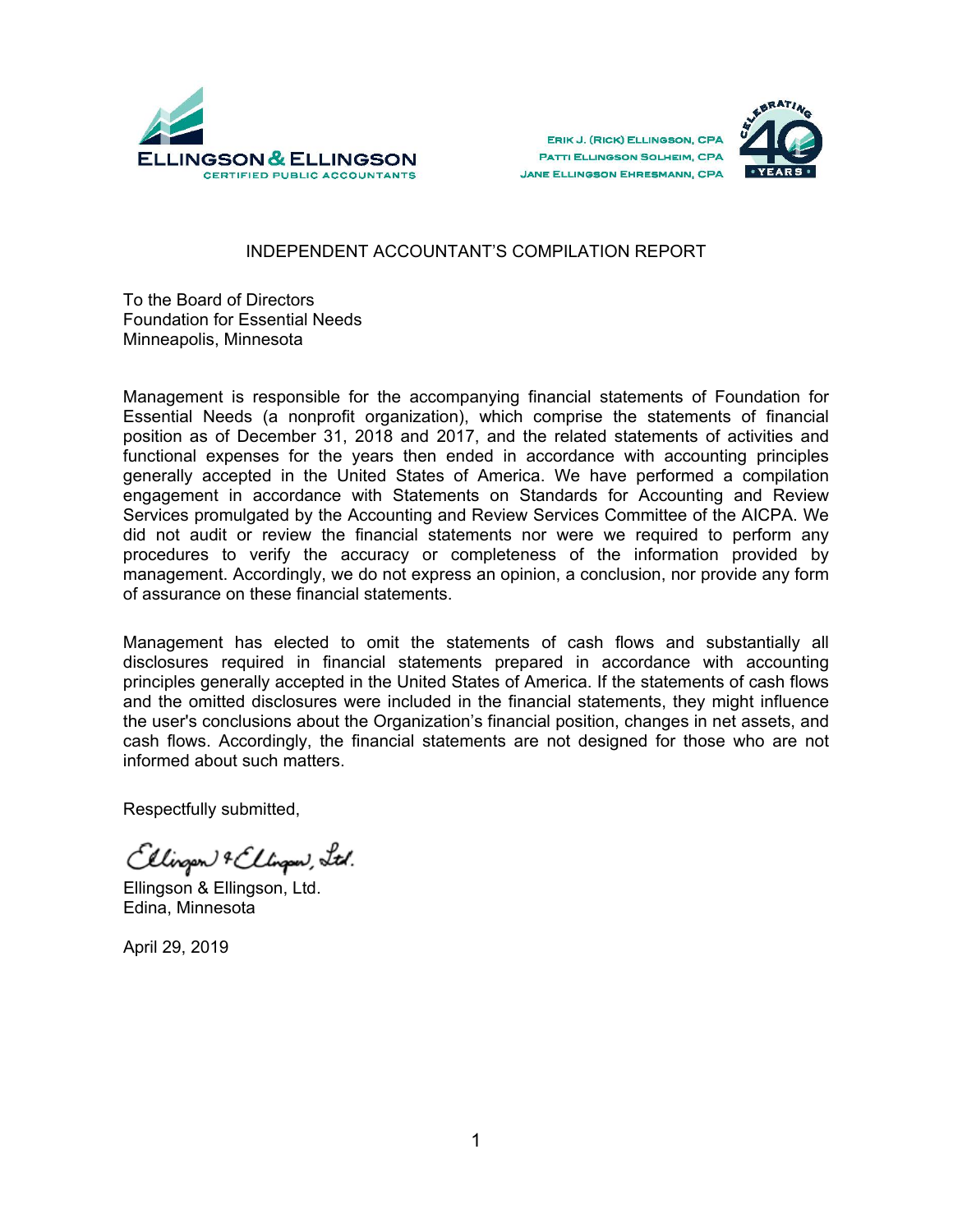# **FOUNDATION FOR ESSENTIAL NEEDS A NON-PROFIT ORGANIZATION STATEMENTS OF FINANCIAL POSITION DECEMBER 31, 2018 AND 2017**

#### **ASSETS**

|                             | 2018          |    |         |
|-----------------------------|---------------|----|---------|
| Current Assets              |               |    |         |
| Cash - Checking             | \$<br>53,316  | \$ | 40,488  |
| <b>Donation Receivables</b> |               |    | 10,825  |
| Cash - Investments          | 199,061       |    | 190,586 |
| <b>Total current assets</b> | 252,377       |    | 241,899 |
| <b>Total Assets</b>         | \$<br>252,377 | S  | 241,899 |

### **LIABILITIES AND NET ASSETS**

| <b>Current Liabilities</b>              |              |              |
|-----------------------------------------|--------------|--------------|
| <b>Accounts Payable</b>                 | \$<br>1.447  | \$           |
| <b>Total current liabilities</b>        | 1,447        |              |
| <b>Unrestricted Net Assets</b>          | 250,930      | 241,899      |
| <b>Total Liabilities and Net Assets</b> | 252,377<br>S | 241,899<br>S |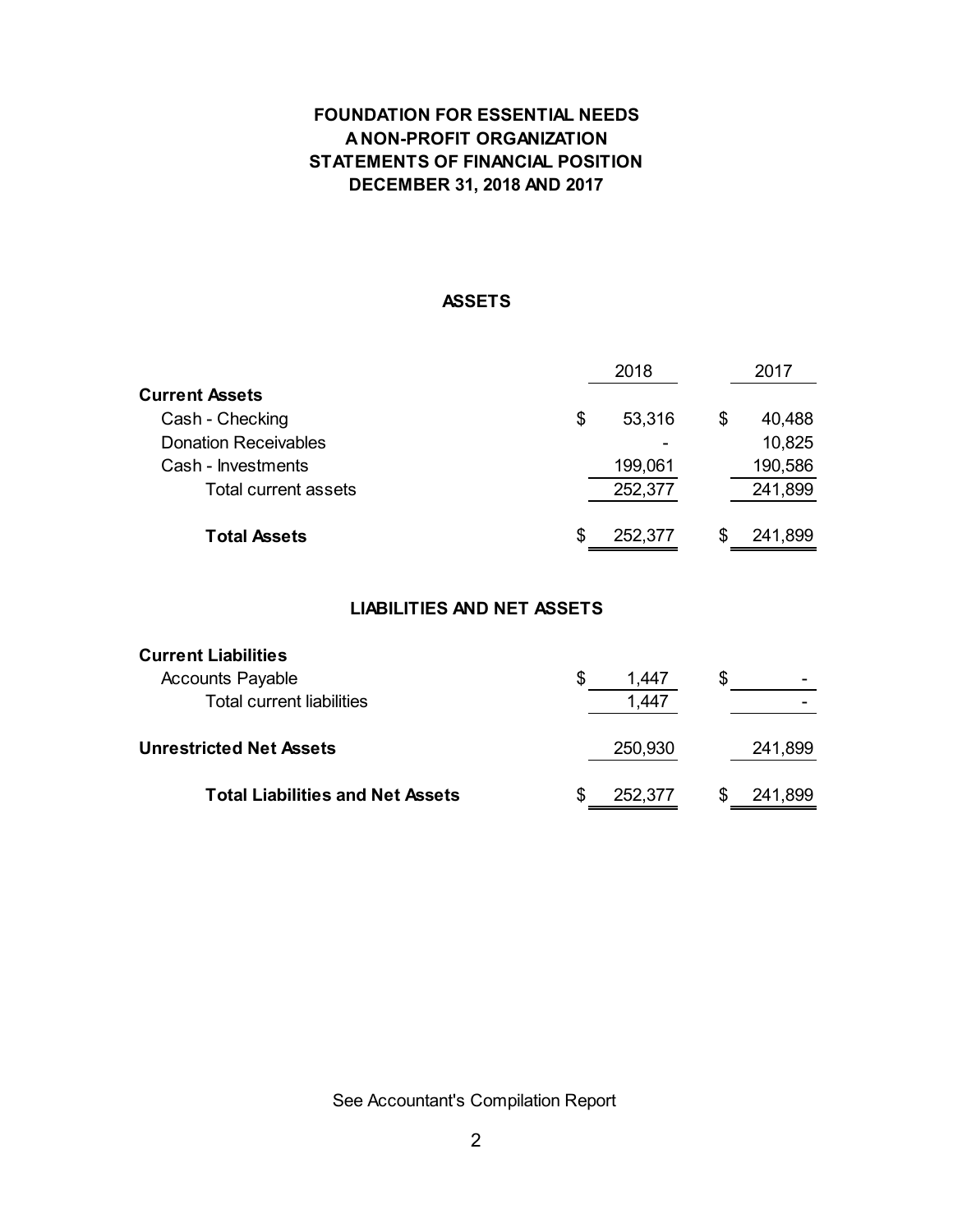# **FOUNDATION FOR ESSENTIAL NEEDS A NON-PROFIT ORGANIZATION STATEMENTS OF ACTIVITIES FOR THE YEARS ENDED DECEMBER 31, 2018 AND 2017**

|                                                              | 2018          | 2017          |
|--------------------------------------------------------------|---------------|---------------|
| <b>Support and Other Income</b>                              |               |               |
| Support                                                      |               |               |
| Contributions                                                | \$<br>98,974  | \$<br>133,709 |
| Interest Income                                              | 14            | 8             |
| Investment Income (Loss), net of fees of \$3,152 and \$2,557 | (21, 525)     | 31,236        |
| <b>Total Support and Other Income</b>                        | 77,463        | 164,953       |
| <b>Expenses</b>                                              |               |               |
| <b>Program Services and Grants</b>                           | 51,971        | 117,453       |
| Management and General                                       | 7,178         | 17,393        |
| Fundraising                                                  | 9,283         | 20,749        |
| <b>Total Expenses</b>                                        | 68,432        | 155,595       |
| <b>Change in Unrestricted Net Assets</b>                     | 9,031         | 9,358         |
| <b>Unrestricted Net Assets - Beginning of Year</b>           | 241,899       | 232,541       |
| <b>Unrestricted Net Assets - End of Year</b>                 | \$<br>250,930 | \$<br>241,899 |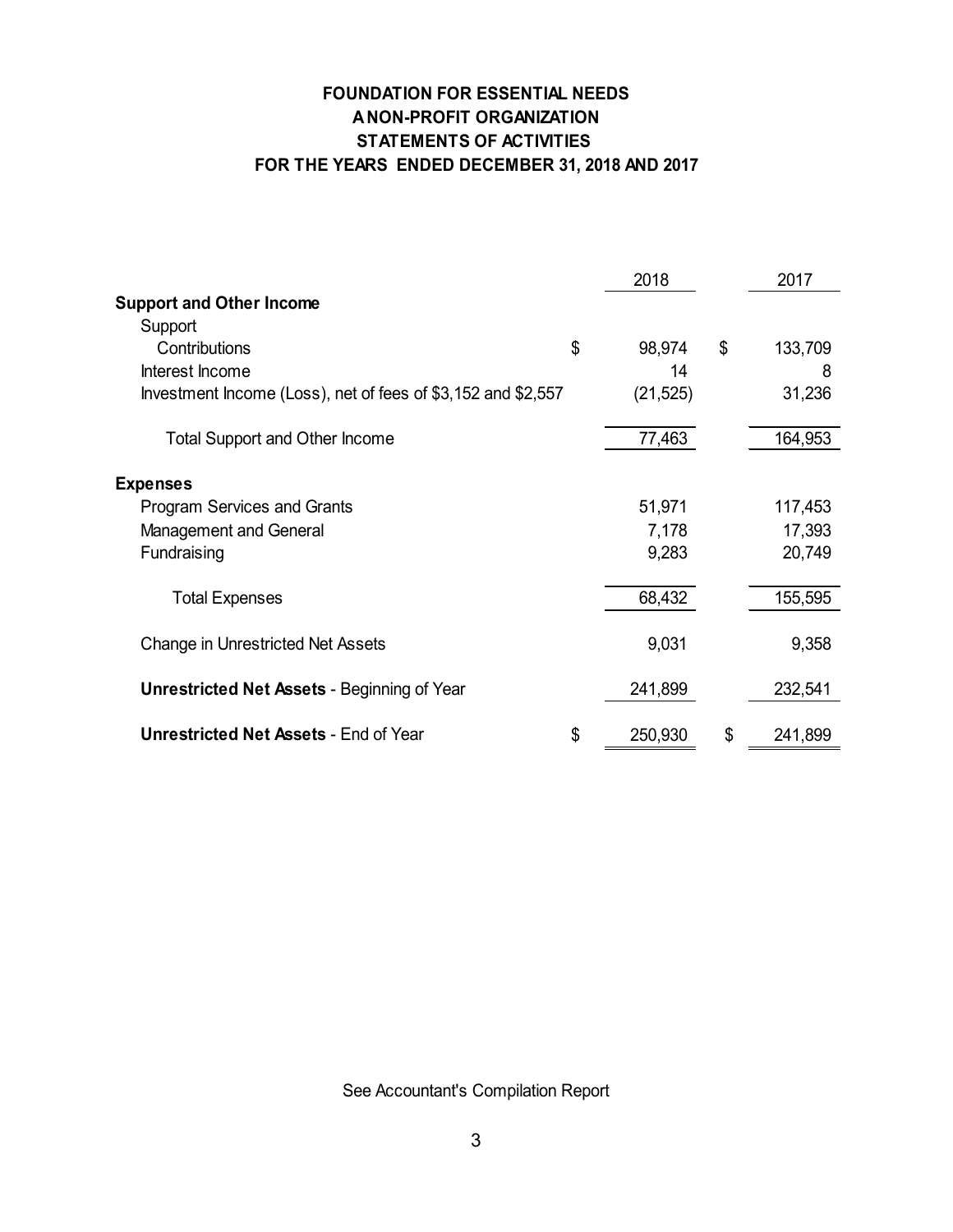#### **FOUNDATION OF ESSENTIAL NEEDS A NON-PROFIT ORGANIZATION SCHEDULE OF FUNCTIONAL EXPENSES FOR THE YEAR ENDED DECEMBER 31, 2018**

|                                           | Program<br>Services | Management<br>and General | Fundraising        | Total    |
|-------------------------------------------|---------------------|---------------------------|--------------------|----------|
|                                           |                     |                           |                    |          |
| <b>Program - Direct Expense</b>           |                     |                           |                    |          |
| <b>Direct Grants</b>                      | \$22,086            | \$                        | \$                 | \$22,086 |
| Meetings and Contractor Expenses          | 1,615               |                           |                    | 1,615    |
| <b>Direct Program Communications</b>      | 3,111               |                           |                    | 3,111    |
| <b>Total Grants</b>                       | 26,812              |                           |                    | 26,812   |
| <b>Staffing Expenses</b>                  |                     |                           |                    |          |
| <b>Contract Services</b>                  | 5,959               | 1,703                     | 851                | 8,513    |
| <b>Training and Development</b>           | 159                 | 46                        | 23                 | 228      |
| <b>Total Staffing</b>                     | 6,118               | 1,749                     | 874                | 8,741    |
| <b>Facility</b>                           |                     |                           |                    |          |
| Rent, Parking and Utilities               | 6,506               | 1,859                     | 930                | 9,295    |
| Insurance                                 | 1,010               | 289                       | 144                | 1,443    |
| Internet and phone                        | 477                 | 136                       | 68                 | 681      |
| <b>Office Supplies</b>                    | 172                 | 49                        | 25                 | 246      |
| <b>Total Office</b>                       | 8,165               | 2,333                     | 1,167              | 11,665   |
| <b>Professional Fees</b>                  |                     |                           |                    |          |
| Accounting                                | 1,890               | 540                       | 270                | 2,700    |
| Other                                     | 93                  | 26                        | 13                 | 132      |
| <b>Total Professional Fees</b>            | 1,983               | 566                       | 283                | 2,832    |
|                                           |                     |                           |                    |          |
| <b>Marketing and Communications</b>       |                     |                           |                    |          |
| <b>External Marketing</b>                 | 7,382               | 2,109                     | 1,055              | 10,546   |
| <b>Printing and Publications</b>          | 691                 | 197                       | 99                 | 987      |
| <b>Total Marketing and Communications</b> | 8,073               | 2,306                     | 1,154              | 11,533   |
| <b>Development</b>                        | 295                 | 84                        | 5,734              | 6,113    |
| <b>Total Development</b>                  | $\overline{295}$    | $\overline{84}$           | $\overline{5,7}34$ | 6,113    |
| <b>Other</b>                              |                     |                           |                    |          |
| Postage                                   | 231                 | 66                        | 33                 | 330      |
| Membership Dues                           | 123                 | 35                        | 18                 | 176      |
| Miscellaneous                             | 171                 | 39                        | 20                 | 230      |
| <b>Total Other</b>                        | 525                 | 140                       | 71                 | 736      |
| <b>Total Expenses</b>                     | \$51,971            | \$<br>7,178               | \$<br>9,283        | \$68,432 |